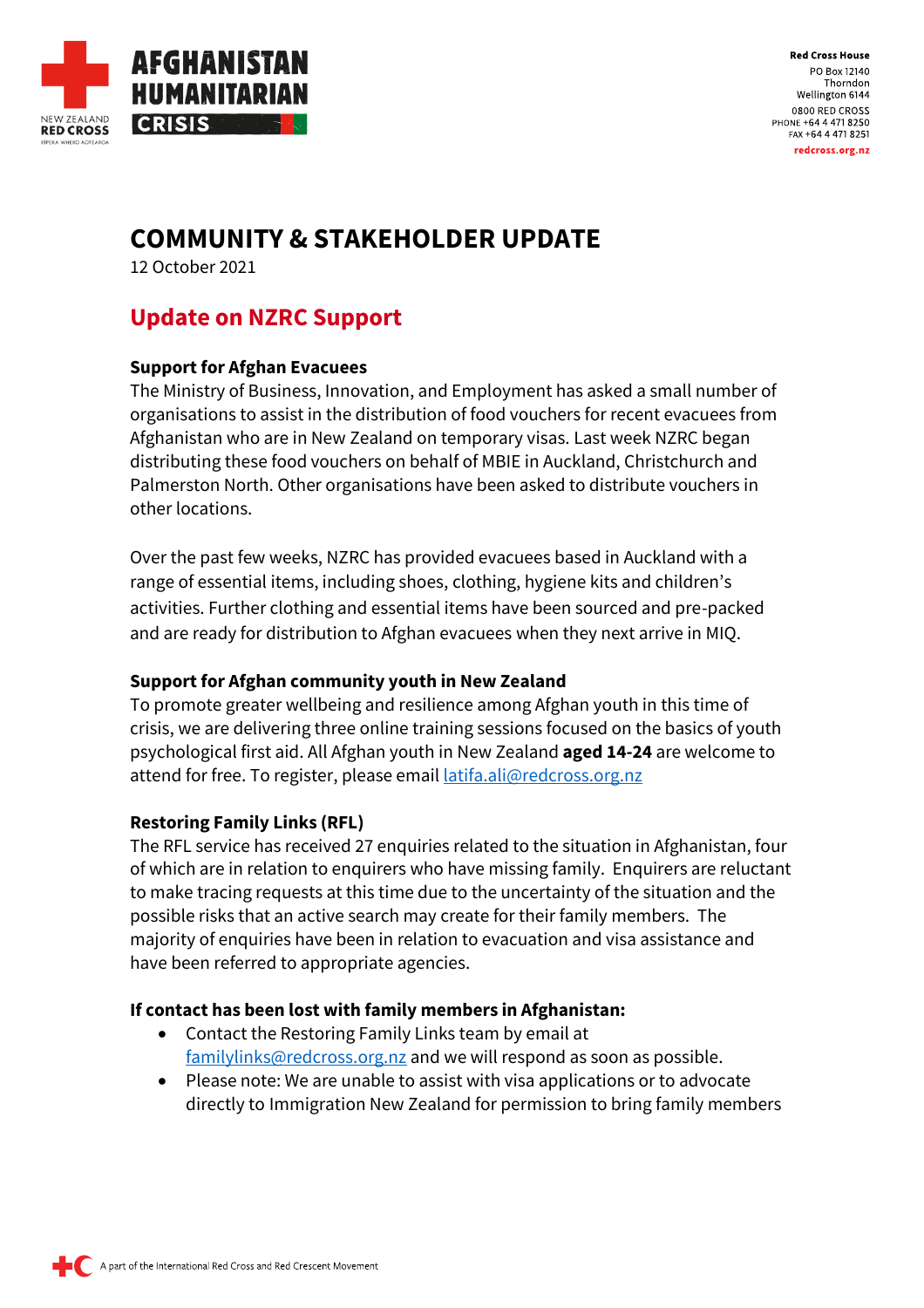

**Red Cross House** PO Box 12140 Thorndon Wellington 6144 0800 RED CROSS PHONE +64 4 471 8250 FAX +64 4 471 8251 redcross.org.nz

to New Zealand. Please do not send us sensitive personal information and documentation unless advised.

## **Latest News Update**

#### **News in New Zealand:**

A Ministry of Foreign Affairs and Trade (MFAT) spokesperson on 5 October announced that Immigration New Zealand granted critical purpose visa applications to allow 1253 people to enter New Zealand from Afghanistan. MFAT also announced that the government is sending a special representative to the Middle East to help about 825 visa holders to leave Afghanistan. [https://www.rnz.co.nz/news/political/453076/new](https://www.rnz.co.nz/news/political/453076/new-zealand-afghanistan-special-representative-to-support-evacuations)[zealand-afghanistan-special-representative-to-support-evacuations](https://www.rnz.co.nz/news/political/453076/new-zealand-afghanistan-special-representative-to-support-evacuations)

For those still in Afghanistan or in a third country trying to connect with MFAT, you can contact:

- [Consular.MiddleEastandAfrica@mfat.govt.nz](mailto:Consular.MiddleEastandAfrica@mfat.govt.nz) if you or your family are New Zealand citizens or permanent residents
- [VisaHoldersAfghanistan@mfat.govt.nz](mailto:VisaHoldersAfghanistan@mfat.govt.nz) if you or your family are an Afghan national with a valid New Zealand visa

For the latest information from MFAT, please check[: mfat.govt.nz](https://www.mfat.govt.nz/countries-and-regions/middle-east/iran/new-zealand-embassy-to-islamic-republic-of-iran/eligibility-for-afghan-nationals-to-be-considered-for-resettlement-in-new-zealand#bookmark2)

### **News from abroad:**

Canada has recently doubled their intake to 40,000 Afghans. The United States has doubled their total refugee quota to 125,000 from October 1 and many of these places will be used for Afghans.

In Afghanistan, an agreement has been reached between the Taliban and the Afghan National Society – Afghan Red Crescent to allow humanitarian assistance to continue. There has been confirmation that all female staff of Afghan Red Crescent are still working. The International Federation of the Red Cross (IFRC) has emphasized to the Taliban that Red Cross work is non-conditional. They will continue to respond to humanitarian needs in Afghanistan.

Humanitarian support in Afghanistan from the IFRC and ICRC includes: